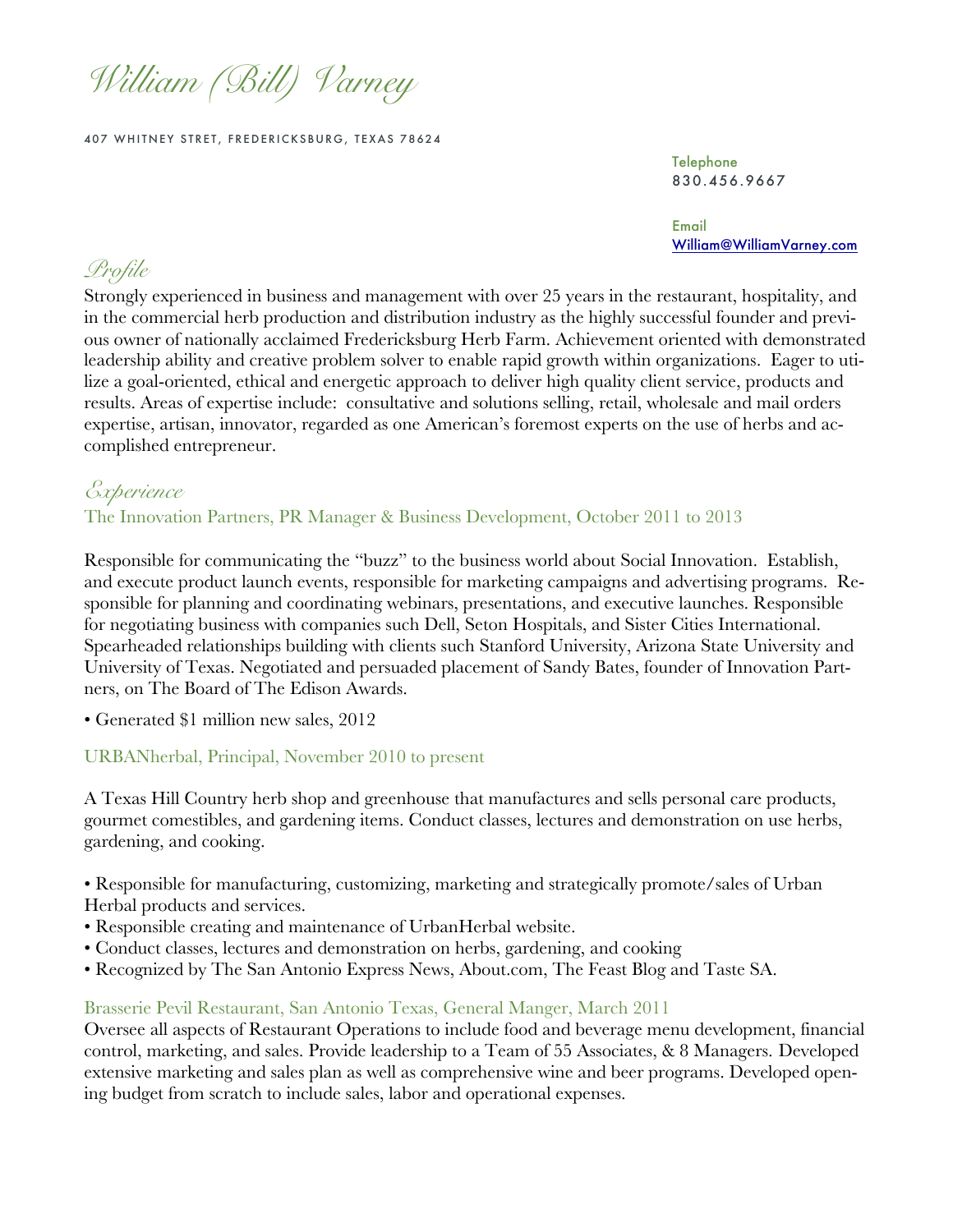- Managed a staff of over 55 employees in a work space of 35,000 square ft.
- Oversaw hiring, training and retention of frontline employees.
- Responsible for guest relations averaging approximately 175 guests per day.
- Responsible for Texas Alcohol and Beverage Commission (TABC) regulated inventory of over \$250K each day.
- Collaborated with counterparts to include the Executive Chef and Retail Catering Manager.
- Increased sales 45% within first month. Generated over \$1.5 Million in sales in 6 months
- Led marketing strategy with media website company in Texas and Public Relations firm in New York City.
- Reported to and provide tactical and strategic strategy to the President (Owner) and Vice President of the Watermark Hotel.

# Fromage du Monde Restaurant, Fredericksburg, Texas, General Manger, 2009 to 2010

Oversee all aspects of Restaurant Operations to include food and beverage menu development, financial control, marketing, and sales. Provide leadership to a Team of 5 Associates, & 2 Managers. Developed extensive marketing and sales plan as well as comprehensive wine and beer programs. Developed opening budget from scratch to include sales, labor and operational expenses.

- Led the establishment from selling only a small category of food products and transitioned it to become a fully established restaurant.
- Remodeled and redesigned the entire facility to transform it into a restaurant from a cheese shop.
- Created new company logo, to help with the branding of the restaurant.
- Created monthly newsletter for guests.
- Increased Sales 74% in the first year.
- Built the website, with shopping cart and social networking.

Fredericksburg Herb Farm Corporation, Fredericksburg, Texas, President and Founder, 1985 to 2008 An herb farm dedicated to manufacturing over 600 personal care and gourmet food products with distribution channels in the U.S., Canada and Japan.

- Began operations in 1985 with a retail outlet in the city center and then expanded to a 5 acre farm and manufacturing facility.
- Increased sales from 65K in the first year of operation to \$1.5 million per year which included \$300K in annual international sales.
- Expanded herb farm to include a day spa, restaurant and a bed & breakfast.
- Exhibited at trade shows in New York, California, Texas and Georgia.
- Created monthly electronic newsletter that was distributed to over 5,000 individuals.
- Appeared in numerous national, and local magazines and professional publications
- Created Private Label products, personal care, aromatherapy and gourmet foods for large and small companies in the U.S. and Japan

# *Education*

.

Panhandle State University, 1982; B.S. in Business Administration; Minor in Horticulture